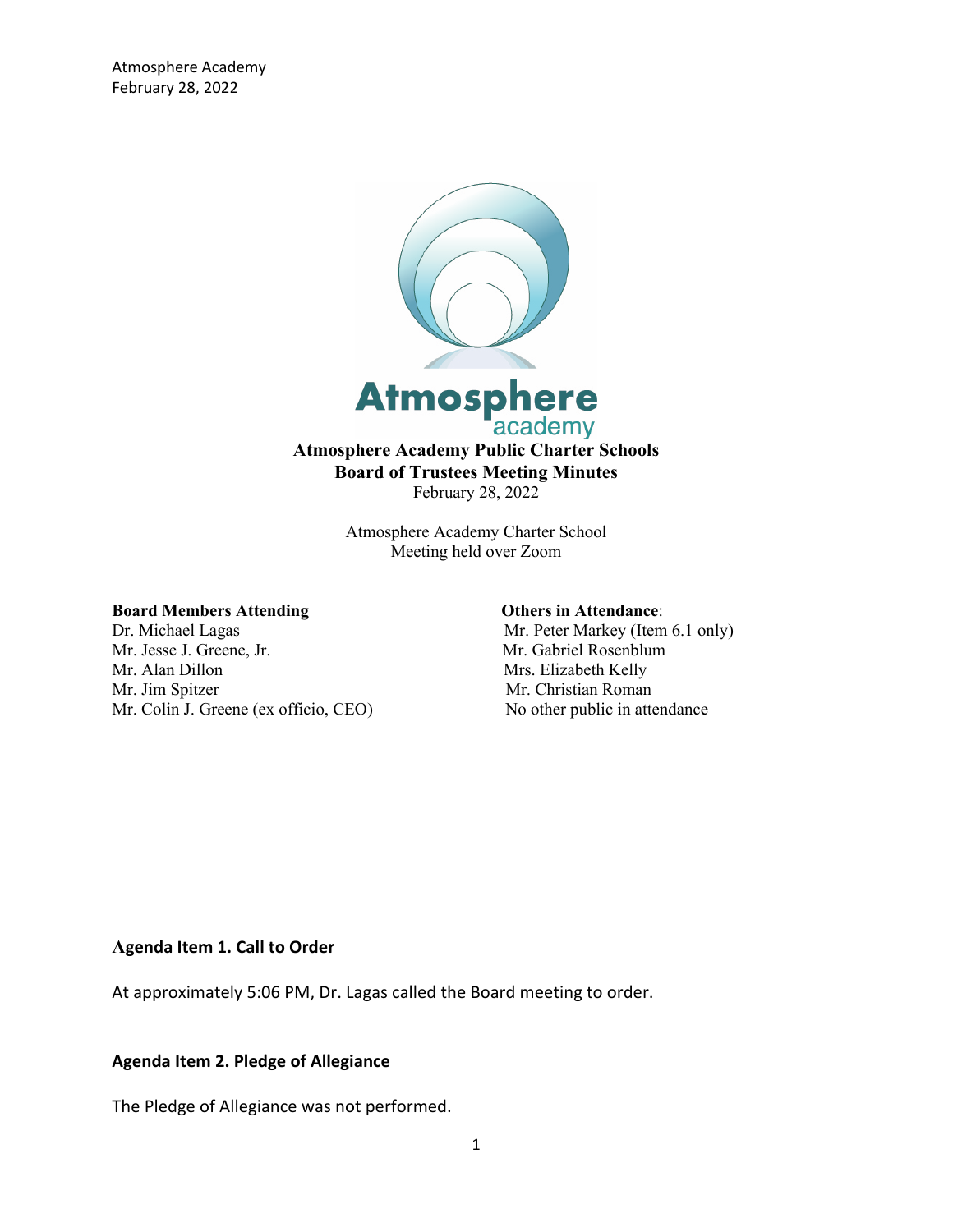## **Agenda item 3. Board Reports**

The Finance Committee met this month. Those topics were covered later in this meeting.

The Middle and High School Committee's met this month. Those topics were covered later in this meeting.

## **Agenda Item 4. Comments From the Public**

There were no comments at this time.

# **Agenda Item 5. Revision and Adoption of the Agenda**

Mr. C. Greene presented the Agenda for approval by the Board.

Mr. Spitzer moved to approve the Board Agenda for February 2022. Mr. J. Greene seconded the motion.

Vote Aye: Dr. Lagas, Mr. J. Greene, Mr. Spitzer and Mr. Dillon Vote no: None

Motion adopted. Agenda approved.

# **Agenda Item 6.1. Finance Update**

Mr. Markey presented the financials for the month ending 1/31/2022. Mr. Markey started by presenting the financial scorecard. Atmosphere expenses have tightened up in the past few months – most expenses are staying in a tight range, which is a positive trend. On a month-tomonth basis, Atmosphere has had a surplus over the past few months.

Mr. Markey discussed some of the payables that Atmosphere currently is paying down. One major payment is the additional rent to the RJC. Mr. Markey also presented a statement of activities to show budgeted amounts versus actual amounts spent each month. Atmosphere's grant funding has started to be received on a more regular basis in recent weeks and months, which gives Atmosphere more flexibility to manage payables.

Mr. Spitzer, Mr. C. Greene, Mr. J. Greene and Mr. Markey further discussed the additional rent payment from DOE. A portion of this payment is still outstanding. Mr. Markey also further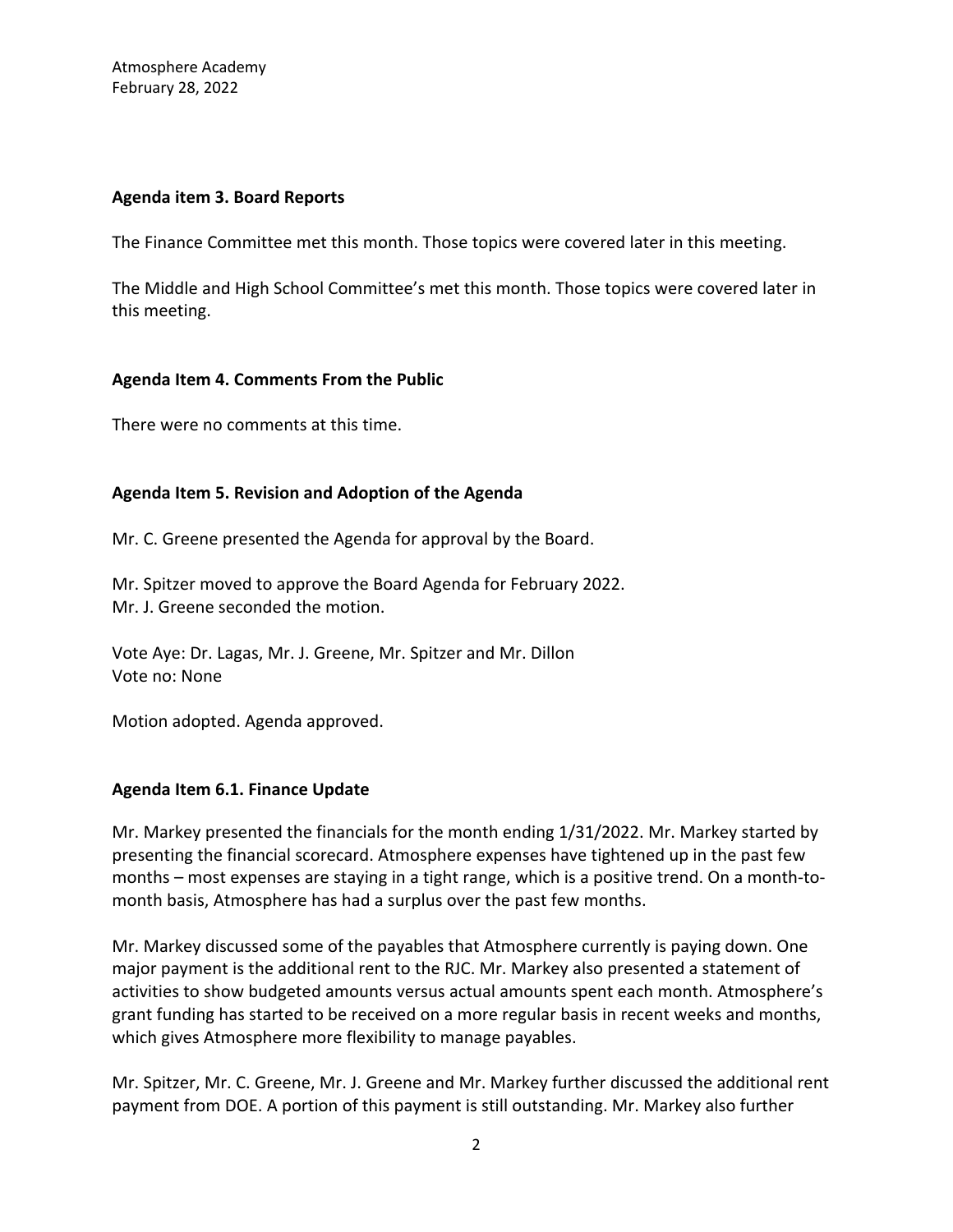discussed outstanding grant funding and the dates that he expects to receive these funds. The board discussed putting together a weekly report on cash receivable to determine if funds are coming in on-time.

The board asked about planning for the bonus in the fall. Mr. Markey said he would begin to look into this and plan for it based on current cash balance and historical data on the amount of the bonus paid.

Mr. C. Greene and Mr. Markey brought up the Form 990 that needs to be approved by the board. At some point in the next month or two, the board will have to approve the Form 990 so the auditors can file it. The board will review the form offline and vote on it in March.

# **Agenda Item 6.2. Board Meeting Minutes**

Mr. Rosenblum presented the January Board meeting minutes for approval by the Board. These were sent to the Board in advance for their review.

Mr. J. Greene moved to approve the Board meeting minutes for January 2022. Mr. Spitzer seconded the motion.

Vote Aye: Dr. Lagas, Mr. Spitzer, Mr. Dillon and Mr. J. Greene Vote no: None

# **Agenda Item 6.3. Middle School Update**

Mr. C. Greene opened the Middle School update with a presentation on the midline exam data. Scholars took their midline exam in late January. In English Multiple Choice, the percentage of  $6<sup>th</sup>$  and  $7<sup>th</sup>$  grade scholars who were proficient on the exam increased from the baseline exam by 5.8% and 11.5% respectively. The percentage of 8<sup>th</sup> grade scholars who were proficient decreased from the baseline exam slightly. In English constructed response, 6<sup>th</sup> and 8<sup>th</sup> grade improved from the baseline exam in the amount of scholars who were proficient. The percentage of  $7<sup>th</sup>$  grade scholars who were proficient decreased from the baseline exam slightly.

Mr. C. Greene went on to present a historical comparison of this year's English midline scores and scores from all previous years that Atmosphere has been in existence. In  $6<sup>th</sup>$  and  $7<sup>th</sup>$  grade, growth between the baseline and midline exam has not been as strong as in previous years. In  $8<sup>th</sup>$  grade, growth was stronger this year in both the English multiple choice and English constructed response than in previous years. Each grade has different areas of growth that they will focus on in coming weeks and months to prepare for the New York State Exam.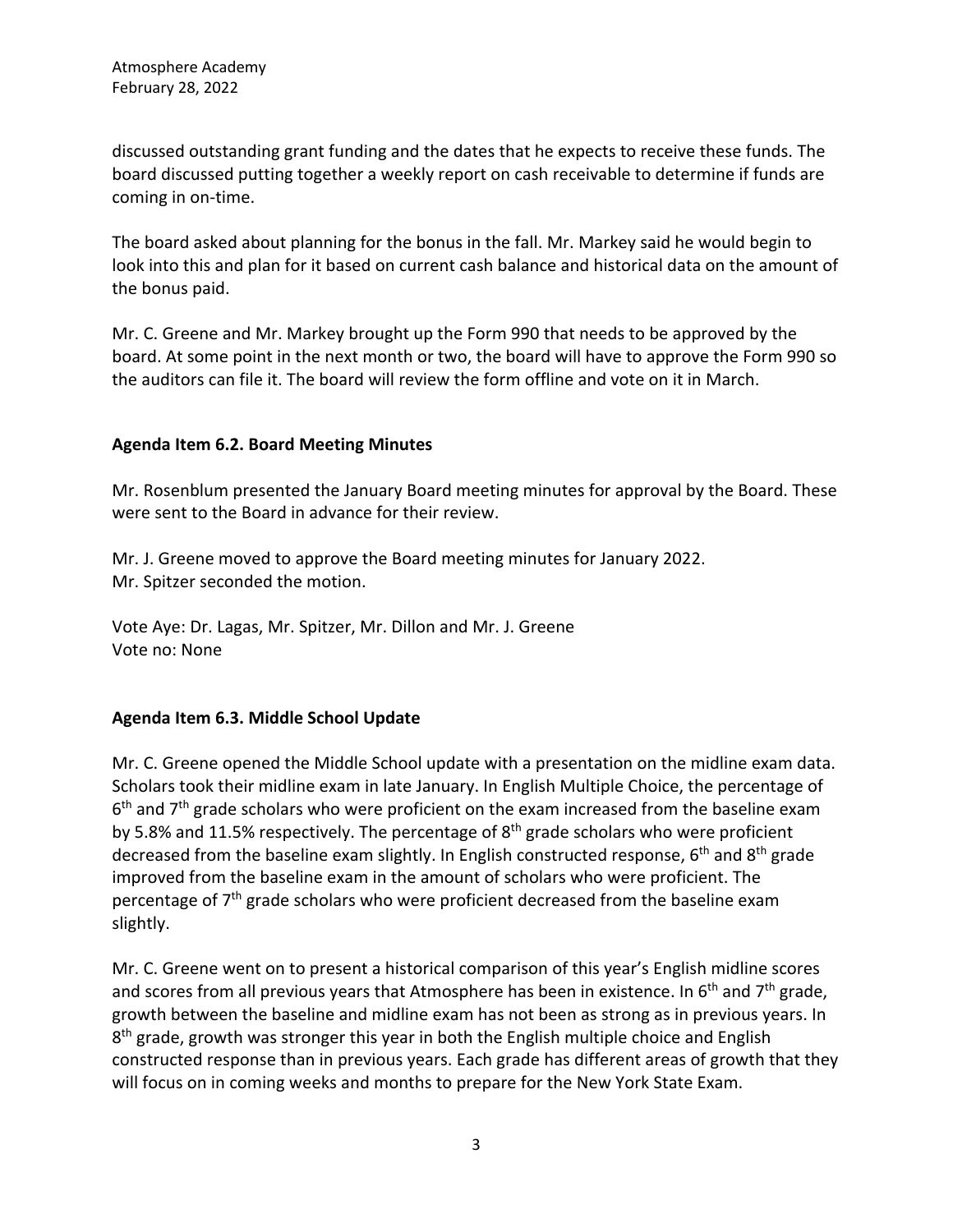The board asked about Mr. Greene's main areas of focus in the coming weeks and months. Atmosphere's greatest area of improvement right now is the  $7<sup>th</sup>$  grade writing score. Mr. C. Greene briefly presented on the math scores from the midline exam. Mr. Greene referenced some of the steps that are being taken to increase scholar performance on these exams. These measures include added Achievement days, which have been very successful, ensuring fidelity to Atmosphere's systems, and calling Atmosphere's team to action to create successful plans for Achievement Days.

Mrs. Kelly spoke about Q2 grades. Atmosphere is still seeing some grade inflation from teachers. To address this, Atmosphere held a professional development session with teachers to review gradebooks and grading policies. The session was very successful, and Mrs. Kelly was able to reset expectations with teachers. Academic rigor is another area of growth for certain teachers at Atmosphere. Teachers will continue to review what rigor really means in the classroom. Atmosphere currently has a record low of Fs, which shows that there may have been a misalignment in policy among staff.

# **Agenda Item 6.4. High School Update**

Officers have created both a 9<sup>th</sup> and 10<sup>th</sup> grade schedule for Atmosphere's high school. Mr. C. Greene discussed how some items during the day will have to be changed to accommodate the larger number of scholars in each building. Mr. Greene spoke about blocking scholars together to ensure that they can take the classes that work best for them in high school.

Mr. C. Greene went on to discuss hiring for the high school. Atmosphere is slightly behind on hiring efforts, but will continue to push forward and secure staff for next year. There is an opportunity to decrease the amount of staff based on the currently expected enrollment.

The board asked about compensation for staff and how they reacted to the positive changes that are being made (tuition reimbursement, increased raise percentage, etc.). Mrs. Kelly noted that the response has been positive – staff are excited for these changes to come to fruition.

Mr. C. Greene presented the Atmosphere High School Program slides. These slides include programs that Atmosphere will tap into to give scholars career exploration experience outside of the classroom. Atmosphere is finding programs that already exist, but will also customize programs for their students based on current offerings. Many of these programs can be leveraged to tell the story of Atmosphere's high school and to get people interested. Atmosphere will offer many different tracks for scholars to explore, such as law, medicine, engineering, aviation, etc. Some examples of these external programs are space camp, NASA internships, intro to law programs with NYU Law School, business programs with Columbia Business School, Google's Code Next program, etc.

The board discussed further opportunities that could be beneficial for Atmosphere scholars.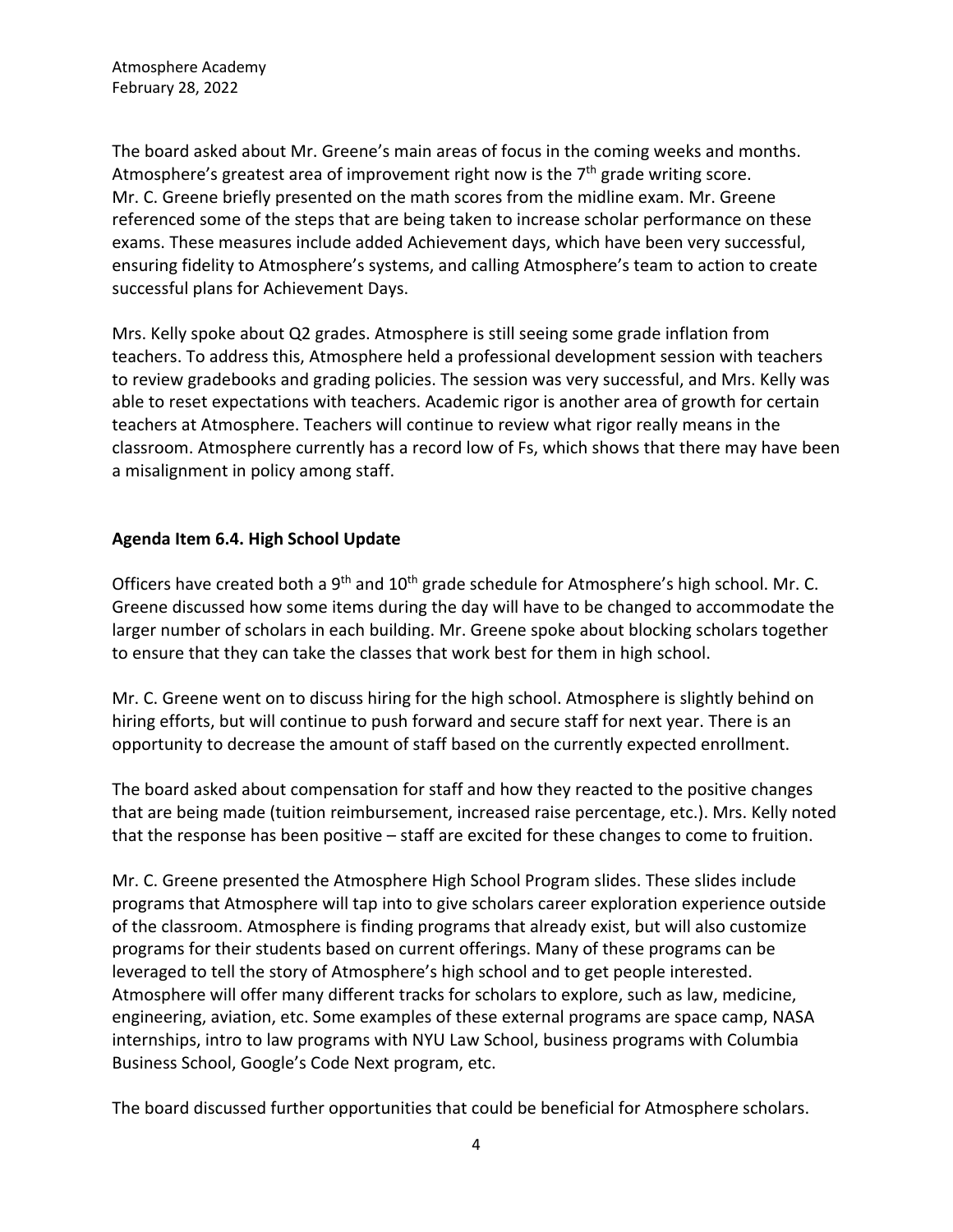## **Agenda Item 7. Executive Session**

At approximately 6:39PM, the Board moved to enter Executive Session to discuss:

- a) the medical, financial, credit, or employment history of a particular person or corporation, or matters leading to the appointment, employment, promotion, demotion, discipline, suspension, dismissal, or removal of a particular person or corporation.
- b) the proposed acquisition, sale or lease of real property or the proposed acquisition, sale, or exchange of securities, but only when publicity would substantially affect the value.

Mr. J. Greene moved to enter Executive Session. Mr. Dillon seconded the motion.

Vote Aye: Dr. Lagas, Mr. J. Greene, Mr. Spitzer and Mr. Dillon Vote no: None

After the discussion, at approximately 7:51PM, the Board moved to exit executive session.

Mr. J. Greene moved to exit Executive Session. Dr. Lagas seconded the motion.

Vote Aye: Dr. Lagas, Mr. J. Greene, Mr. Spitzer and Mr. Dillon Vote no: None

# **Agenda Item 8. Consent Agenda**

There were no consent agenda items.

## **Agenda Item 9. Unfinished Business**

There was no unfinished business.

## **Agenda Item 10. New Business**

There was no new business.

## **Agenda Item 11. Adjournment**